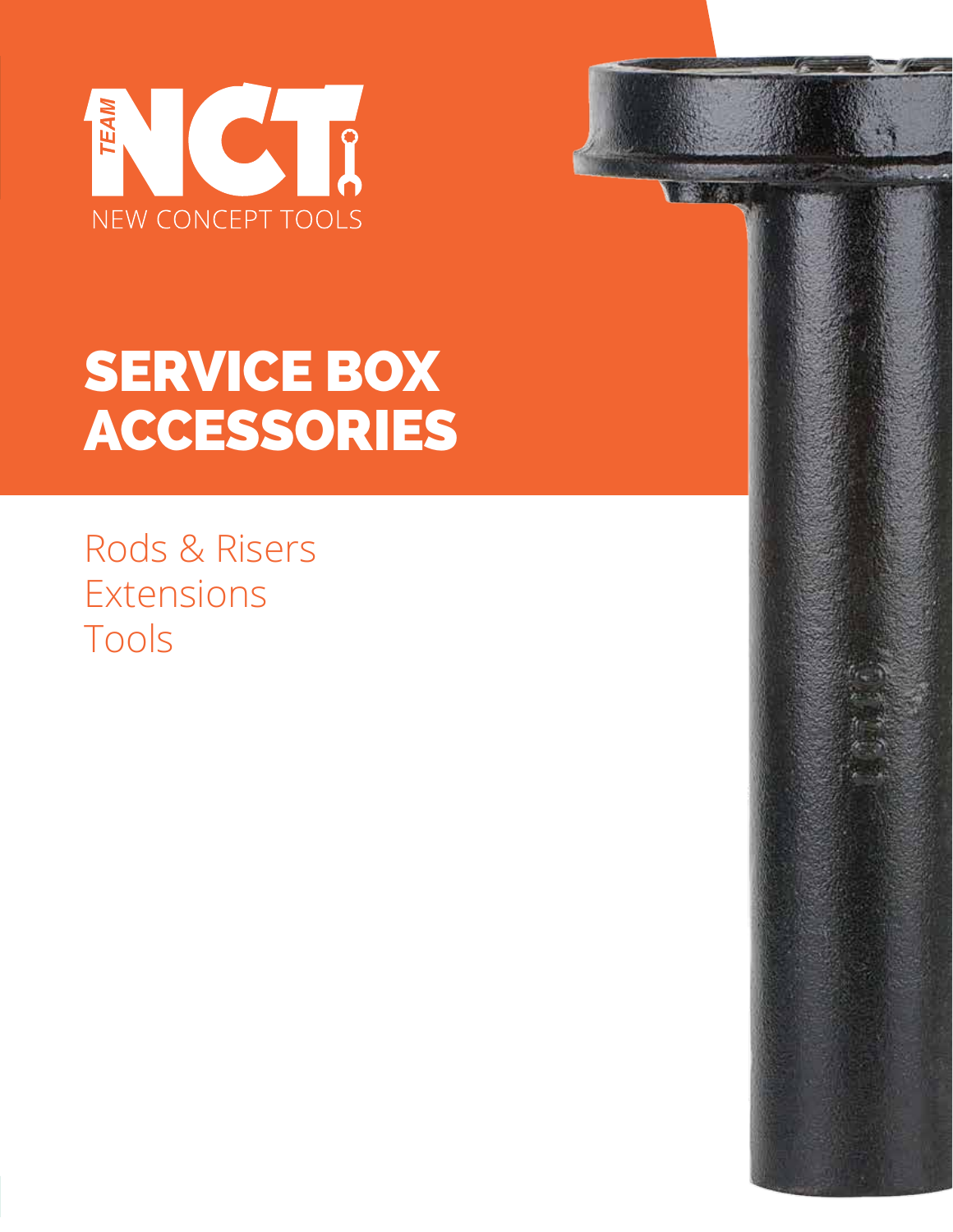# SERVICE BOX ACCESSORIES Rods & Risers

## Centering Rod Adapter for 2½" Service Box

The 2½" Centering Rod Adapter is self-centering, assuring correct alignment of the curb stop, service box rod and curb box wrench in Buffalo Style service boxes.

The Centering Rod Adapter fits all curb stops. The 5/8" shaft is heavier than most service box rods making it strong enough to be used with 2" curb stops.



### Telescoping Top Riser for 2½" Service Box

- Fits existing slide or screw type boxes by simply breaking off the pentagon bolt-tab.
- Has an adjustment height of 1" (minimum) to 12" or 24" (maximum).
- The top of the riser is offset to prevent it from turning while the pentagon stud is removed.
- Cover with standard pentagon head bolt is furnished.
- Furnished with Dirt Shield.



| PRODUCT DESCRIPTION                         | <b>LENGTH</b> | WT.       | PART NO. |
|---------------------------------------------|---------------|-----------|----------|
| Centering Rod Adapter for 2½" Service Box   | 6 in.         | 2 lbs.    | 453492   |
| Centering Rod Adapter for 2½" Service Box   | $12$ in. $*$  | $2$ lbs.  | 453491   |
| Centering Rod Adapter for 2½" Service Box   | 24 in.        | $5$ lbs.  | 453493   |
| Centering Rod Adapter for 2½" Service Box   | 36 in.        | 9 lbs.    | 453494   |
| Centering Rod Adapter for 21/2" Service Box | 48 in.        | 14 lbs.   | 45350    |
| Centering Rod Guide (not shown)             |               | $1$ lb.   | 45349    |
| Telescoping Top Riser for 2½" Service Box   | 12 in.        | $8$ lbs.  | 45345    |
| Telescoping Top Riser for 2½" Service Box   | 24 in.        | $15$ lbs. | 453453   |
| Dirt Shield (only)                          |               | $<$ 1 lb. | 453451   |

\* Stock size, zinc plated

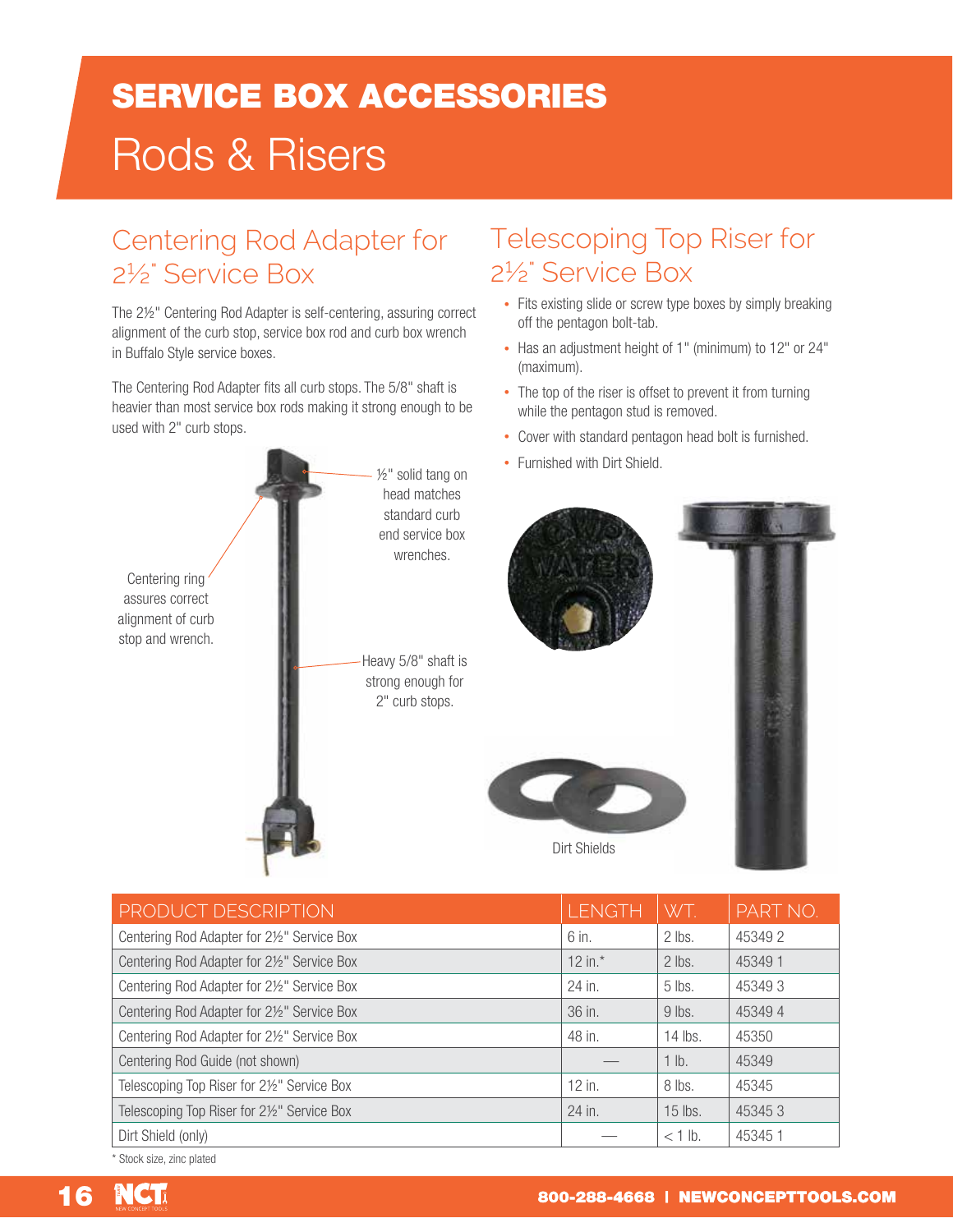## SERVICE BOX ACCESSORIES Service Box Extensions

#### Service Box Extensions

Our service box extensions are made from Schedule 40 pipe and are used to increase the height of an existing service box or to accommodate greater depth in a new installation. The service box extension is installed by removing the existing cover and sliding the extension over the top of the box pipe. The extension is adjusted to the desired height and the set screw(s) are tightened to lock it in place before replacing the cover. Extensions are made in lengths from 3" to 24".



5/16" hardened, square head, cup point set screws for extra holding power and adjustability

| PRODUCT DESCRIPTION                           | <b>LENGTH</b> | WT.      | PART NO. |
|-----------------------------------------------|---------------|----------|----------|
| 1" Service Box Extension with 1 Set Screw     | $3$ in.       | $1$ lbs  | 45594    |
| 1" Service Box Extension with 1 Set Screw     | 6 in.         | $1$ lbs  | 45595    |
| 1" Service Box Extension with 1 Set Screw     | 9 in.         | $2$ lbs. | 45597    |
| 1" Service Box Extension with 1 Set Screw     | $12$ in.      | $3$ lbs. | 45600    |
| 1" Service Box Extension with 1 Set Screw     | 18 in.        | $4$ lbs. | 45605    |
| 1" Service Box Extension with 1 Set Screw     | 24 in.        | $8$ lb.  | 45610    |
| 1" Service Box Extension with 2 Set Screws    | 3 in.         | $1$ lbs  | 455942   |
| 1" Service Box Extension with 2 Set Screws    | 6 in.         | $1$ lbs  | 455952   |
| 1" Service Box Extension with 2 Set Screws    | 9 in.         | $2$ lbs. | 455972   |
| 1" Service Box Extension with 2 Set Screws    | 12 in.        | 3 lbs.   | 45600 2  |
| 1" Service Box Extension with 2 Set Screws    | 18 in.        | $4$ lbs. | 456052   |
| 1" Service Box Extension with 2 Set Screws    | 24 in.        | 8 lb.    | 456102   |
| 1" Service Box Extension with 3 Set Screws    | 3 in.         | $1$ lbs  | 455943   |
| 1" Service Box Extension with 3 Set Screws    | 6 in.         | 1 lbs    | 455953   |
| 1" Service Box Extension with 3 Set Screws    | 9 in.         | 2 lbs.   | 455973   |
| 1" Service Box Extension with 3 Set Screws    | 12 in.        | 3 lbs.   | 456003   |
| 1" Service Box Extension with 3 Set Screws    | 18 in.        | 4 lbs.   | 456053   |
| 1" Service Box Extension with 3 Set Screws    | 24 in.        | 8 lb.    | 456103   |
| 11/4" Service Box Extension with 2 Set Screws | 3 in.         | $1$ lbs  | 45620    |
| 11/4" Service Box Extension with 2 Set Screws | 6 in.         | $1$ lbs  | 456201   |
| 11/4" Service Box Extension with 2 Set Screws | 9 in.         | 2 lbs.   | 456202   |
| 11/4" Service Box Extension with 2 Set Screws | 12 in.        | 3 lbs.   | 456203   |
| 11/4" Service Box Extension with 2 Set Screws | 18 in.        | 4 lbs.   | 456204   |
| 11/4" Service Box Extension with 2 Set Screws | 24 in.        | 8 lb.    | 45620 5  |